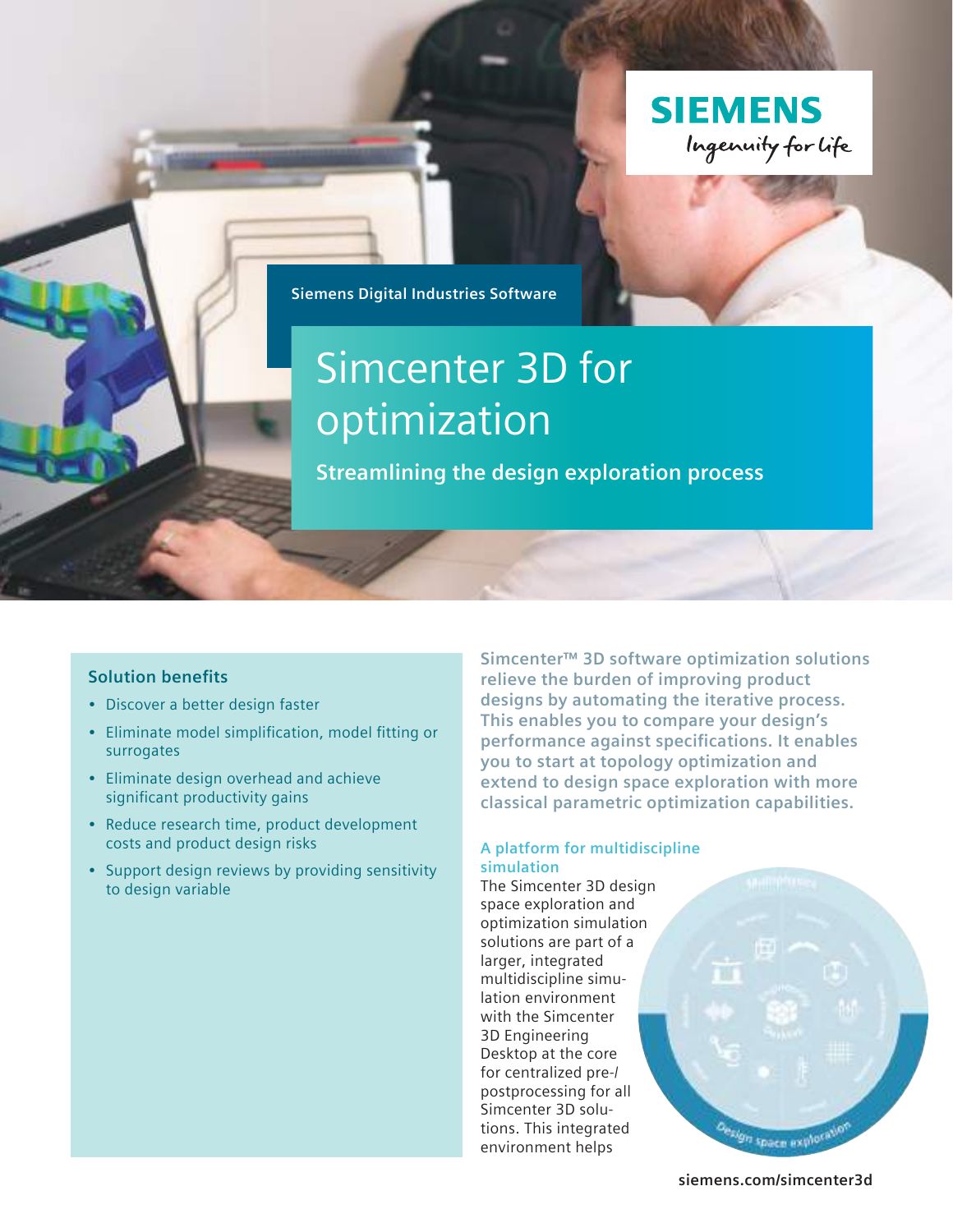# Simcenter 3D for optimization

you to achieve faster CAE processes and perform multidisciplinary optimization processes across physics domains, such as structural simulation, thermal simulation, fluid dynamics, multibody dynamics, electromagnetics, durability, dynamics, and acoustics simulation.

#### **Automating the product performance process**

Simcenter 3D optimization solutions streamline and automate that process by using sophisticated algorithms to search the entire design space and find the right combination of parameters that will yield optimal design and performance. To help the program know



what you mean by optimal, you specify design and performance objectives for characteristics such as minimum weight, shape constraints and minimum stress or strain. Design parameters that you can vary include geometric, material and connectivity properties.

#### **Reduce design risk and accelerate innovation**

By better understanding the complex relationships among design parameters and how changes affect them, you can gather insight into product performance risk and accelerate innovation by determining feasible designs that satisfy all requirements.

#### **Shorten time-to-market with confidence**

Analyze your product performance deviations from specifications in a variety of operating conditions, and shorten time-to-market by automating thousands of simulations that would otherwise have to be performed manually.

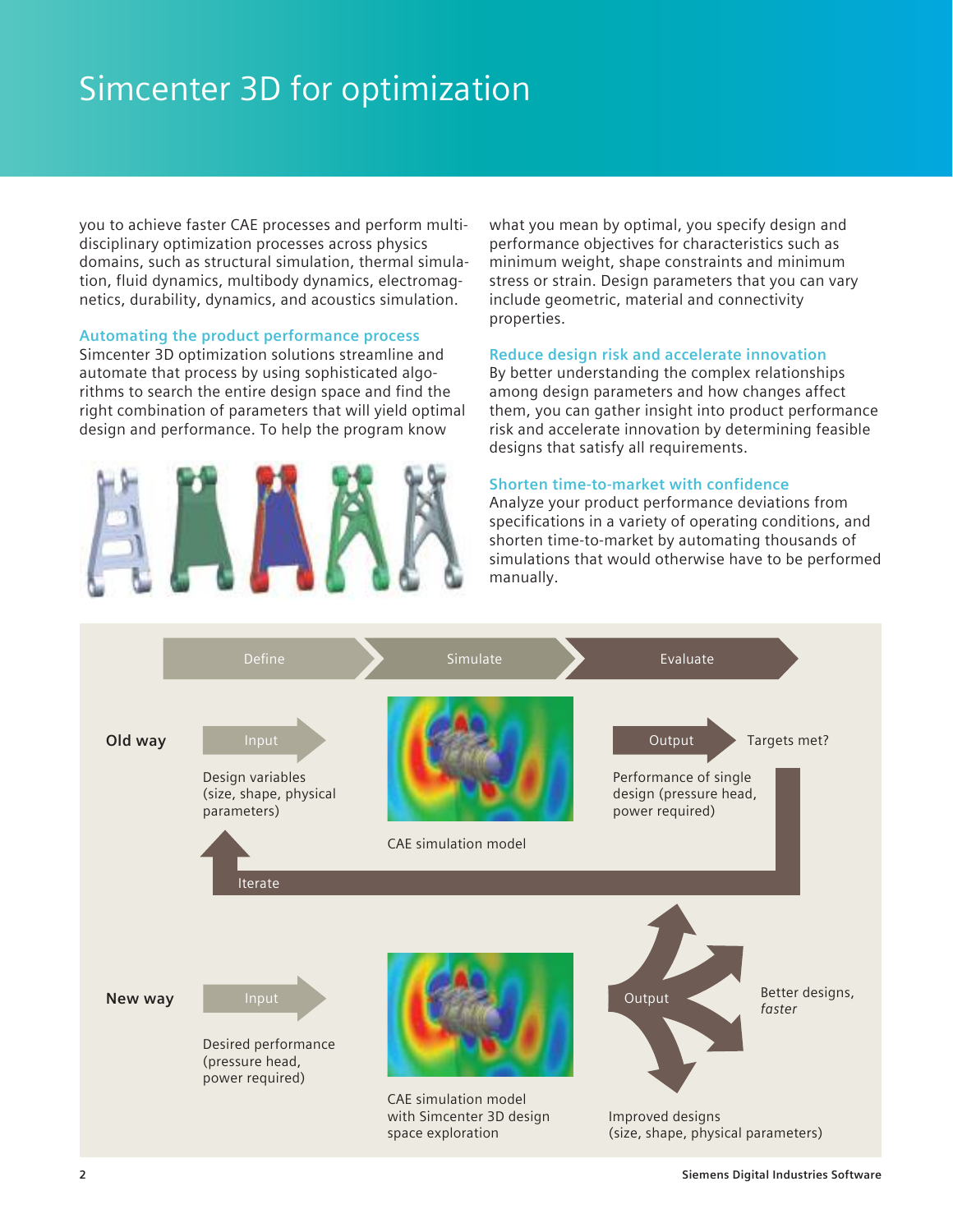#### **Industry applications**

The Simcenter 3D optimization solution can help designers in virtually any industry to achieve a better understanding of the complex relationships among design parameters and how changes affect these relationships. It can also help them realize a better design.

#### **Aerospace and defense**

- Airplane frame weight reduction and balancing attributes such as stiffness, modal frequencies, buckling loads
- Airplane wing weight reduction and balancing attributes such as stiffness, modal frequencies, buckling loads
- Airplane weight reduction and balancing attributes for composite airplanes (laminate/ply thicknesses)
- Satellite optimization for thermal stress and distortion, composites, modal frequency
- Launch structure weight reduction
- Aero engine fan shape optimization (compensation for centrifuge and other mechanical effects)
- Aero engine compressor weight reduction and performance balancing
- Aero engine turbine weight reduction and performance balancing
- Aero engine casing weight reduction

#### **Automotive and transportation**

- Body roof crush, panel strength, stiffness, frame durability
- Powertrain/driveline performance optimization, torque loads, thermal stress and distortion
- Chassis harshness loads, suspension deflections
- Suspension performance optimization and weight reduction
- Off-highway vehicles balancing weight reduction with strength, durability, rollover protection structure (ROPS), stability
- Manufacturing tool thermal stress and distortion, modal frequency, bolted stresses
- Support structure stability, stress

#### **Marine**

• Full ship stiffness, deformation, strength optimization, weight reduction

#### **Consumer goods**

• Packaging shape optimization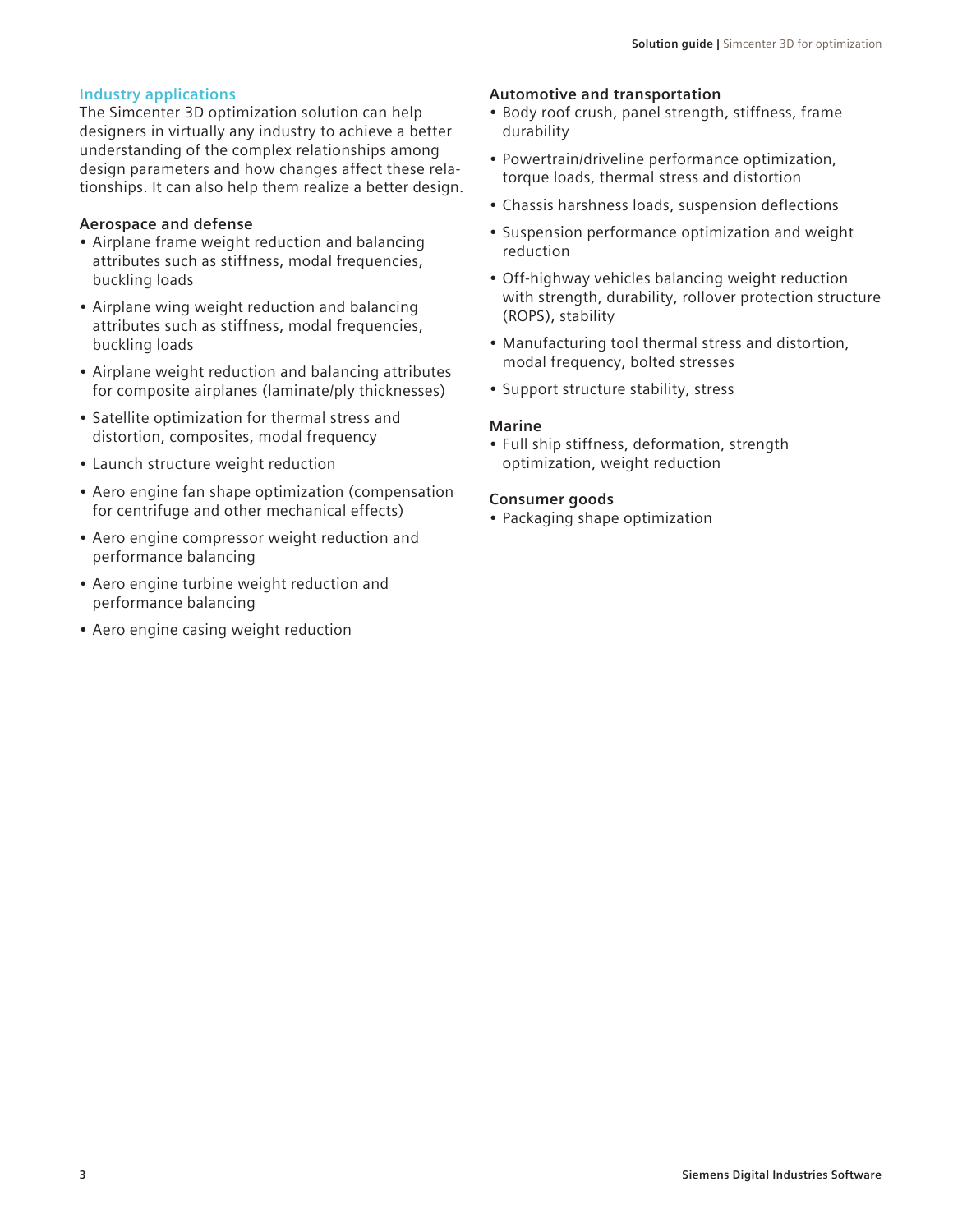## Simcenter Nastran Optimization

Simcenter Nastran® Optimization software enables customers to establish design sensitivity based on simulated performance conditions and then synthesize and optimize designs. Efficient algorithms permit the use of hundreds of design variables and responses for the largest models. A broad range of robust optimization algorithms and approximation methods provide the backbone of a solution that allows numerous design variables and constraints to be more easily linked and rationalized to identify critical issues.





#### **Module benefits**

- Reduce design risk by better understanding the complex relationships among design parameters and how changes affect these relationships
- Improve confidence that your product will perform to specifications under a variety of operating conditions and manufacturing tolerances
- Accelerate innovation by determining feasible new designs that satisfy all requirements
- Shorten time-to-market by automating thousands of simulations that would otherwise have to be performed manually

- Optimization of Simcenter Nastran models
- Constraints related to static, normal modes and buckling analysis
- Optimization capabilities associated with Simcenter Nastran Enterprise Advanced analysis types, such as superelements, dynamic response, modal frequency response, direct frequency response, modal transient response, acoustic analysis, static aeroelasticity and flutter
- Large scale optimization problems thanks to robust optimization algorithms and sparse matrix solutions
- There are hundreds of responses available for the objective and constraints
- Synthetic variables and responses can be created and combined with other responses in equations to responses for the objective and constraints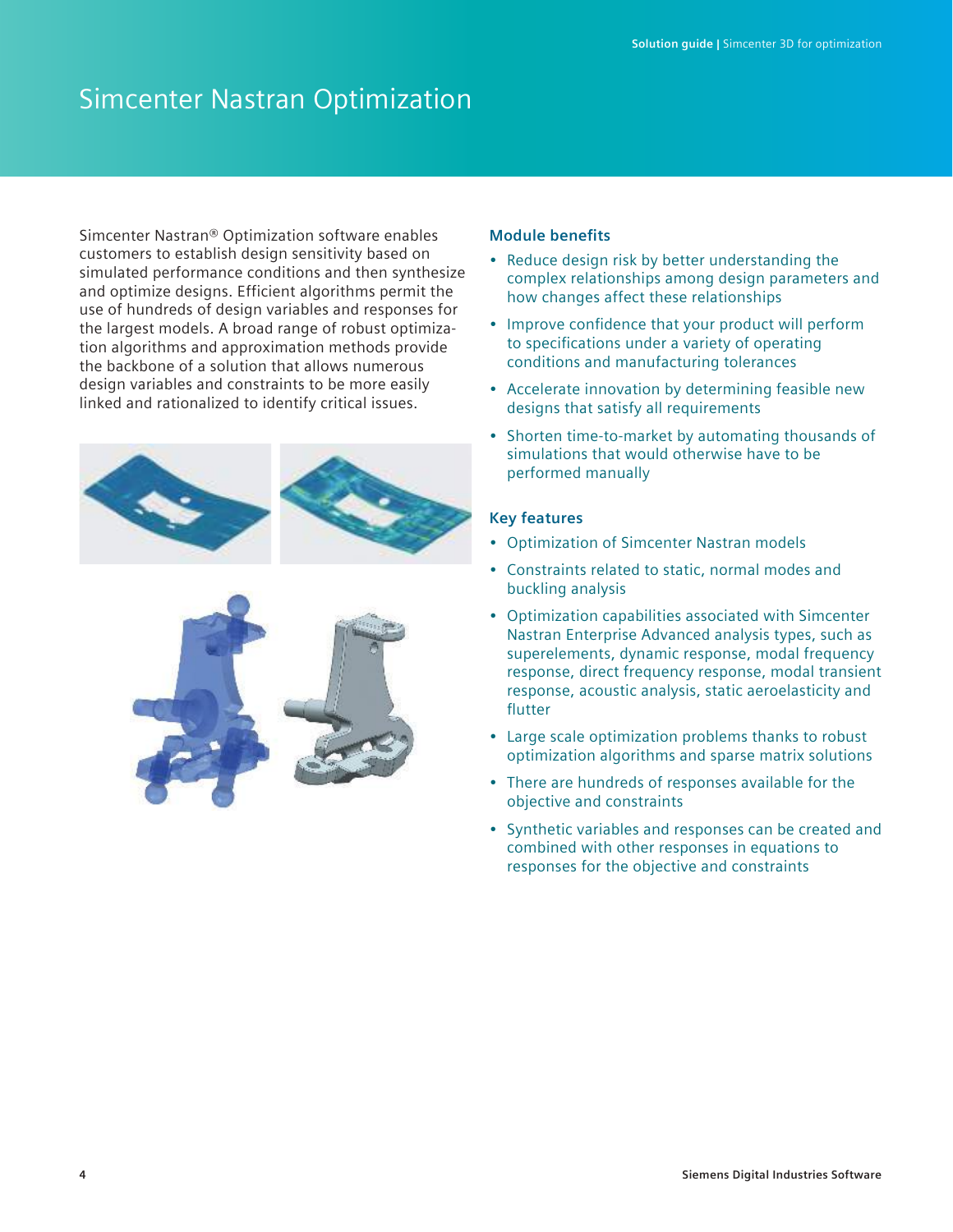# Simcenter Nastran Topology Optimization

Simcenter Nastran Topology Optimization software offers the capability to optimize many different criteria in support of generative engineering. The solution enables the user to optimize the topology of regions defined as solids or shells and offers the capability to predict solid and lattice zones.





#### **Module benefits**

- Shorten time-to-market by directly starting from optimal topology for a large set of optimization objectives and constraints related to statics, modal, buckling, direct and model frequency analysis. Common examples include objectives to maximize stiffness, minimize mass, maximize mode, subject to mass, displacement, stress constraints
- Hosted in Simcenter 3D, enabling complete workflow from concept to final design
- Functional requirements are represented by shape control constraints, for example to support manufacturing, symmetry and size requirements
- Solid and lattice zone prediction

- Many methods are available to build the finite element (FE) model: orphan mesh, single computeraided design (CAD) part and single finite element method (FEM), CAD assembly and single FEM or AFEM
- The design areas can be constructed using 2D shell or 3D solid elements and there can be multiple design areas with different materials representing different parts in an assembly, or homogenized meta-materials (lattices, varying density printed materials, etc.)
- Within a single topology optimization, the user can have any mix of analysis subcases selected from linear statics, normal modes, buckling analysis, direct and modal frequency
- There are hundreds of responses available for the objective and constraints
- Synthetic variables and responses can be created and combined with other responses in equations as responses for the objective and constraints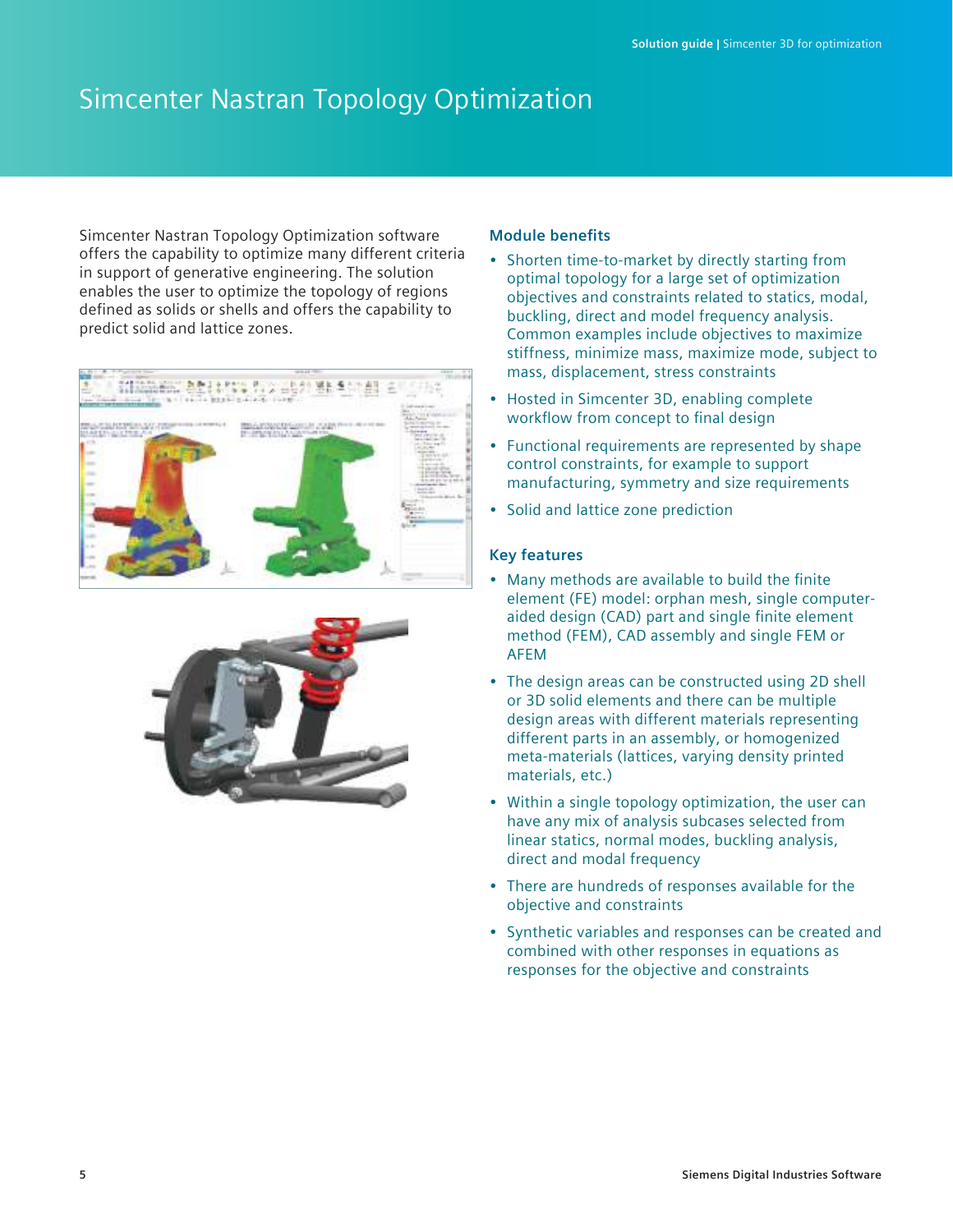## Simcenter 3D Design Space Exploration

Simcenter 3D Design Space Exploration brings the power of parametric design space exploration to the desk of the user with low cost of adoption. It helps companies to move beyond standard use of simulation for validation, troubleshooting and basic prediction by automatically exploring broader design spaces to more rapidly discover much better designs.

The user can leverage smooth process automation, which simplifies the virtual prototype build process to exploit the distributed execution that accelerates virtual prototype testing. This enables the user to access efficient design search capabilities without the need for simplifying models. Additionally, the user has access to a complete insight and discovery interface that is a central part of virtual product development rather than an afterthought.





#### **Module benefits**

- Efficiently find good designs with many variables
- Selecting algorithms is automated and automatically tunes it throughout the design study
- The solution leverages all search strategies simultaneously
- Eliminates iteration and finds the best way to traverse the design space every time
- With an advanced algorithm and easy-to-use interface, the solution precludes the need for optimization expertise

- Design space exploration and optimization for Simcenter 3D models
- Extensive support for Simcenter 3D model parameterization (including geometry, materials, finite element characteristics, solution parameters, etc.)
- Automates workflows, which streamlines data transfer across tools, eliminates errors in the process and significantly increases the efficiency
- Plethora of design-of-experiment (DoE) algorithms
- Cutting edge SHERPA optimization strategy, the advanced auto-tuning optimization strategy for single and multi-objective optimization
- Support for mixed continuous/discrete variable problems with multiple constraints
- A powerful but easy-to-use data analytics solution for gaining valuable insights into designs and design space
- Support for surrogate model creation and export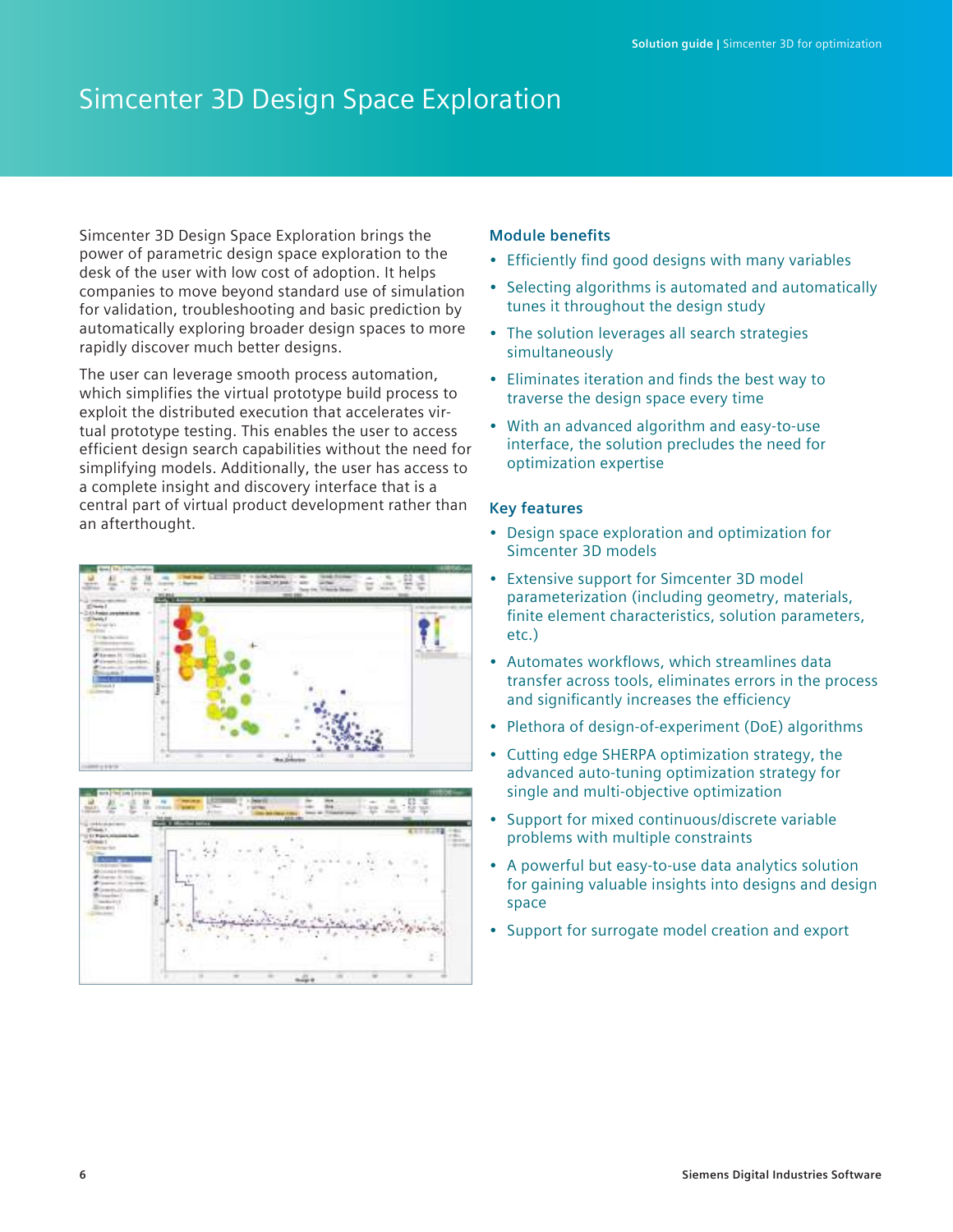## Simcenter 3D Geometry Optimization

Simcenter 3D contains geometric and sizing optimization capabilities, all part of the standard Simcenter 3D Engineering Desktop. Simcenter 3D Geometry Optimization is a meta-solution process built on an existing solution. It provides classical capabilities for the selection of design variables and objective and constraint functions together with several optimization solution controls and postprocessing capabilities.





#### **Module benefits**

- Easily optimize geometry of element properties of Simcenter 3D models and the associated CAD models
- Reduce design risk by better understanding the complex relationships among design parameters and how changes affect those relationships
- Improve confidence that your product will perform to specifications under a variety of operating conditions and manufacturing tolerances

- Optimization of Simcenter 3D models and the associated CAD models
- Mixed CAD and FE geometry optimization: FE beam section properties, FE shell thickness, CAD model feature dimensions, CAD model sketch dimensions, expressions, including expressions that define an FE load
- Supported solvers: Simcenter Nastran, Simcenter 3D Thermal, Simcenter 3D Flow, Simcenter ESC, Simcenter SST, MSC Nastran, ANSYS, ABAQUS
- Types of responses for objective and constraints will vary depending on the solver. Examples include: weight, volume, temperature, mass flow, Joule data, radiation view factors, etc.
- FE result measures can also be used as responses; for example, max displacement, average Von Mises Stress. These can be measured globally or locally based on geometry distribution; for instance, on a face or along an edge
- Optimization solution data can be displayed in a spreadsheet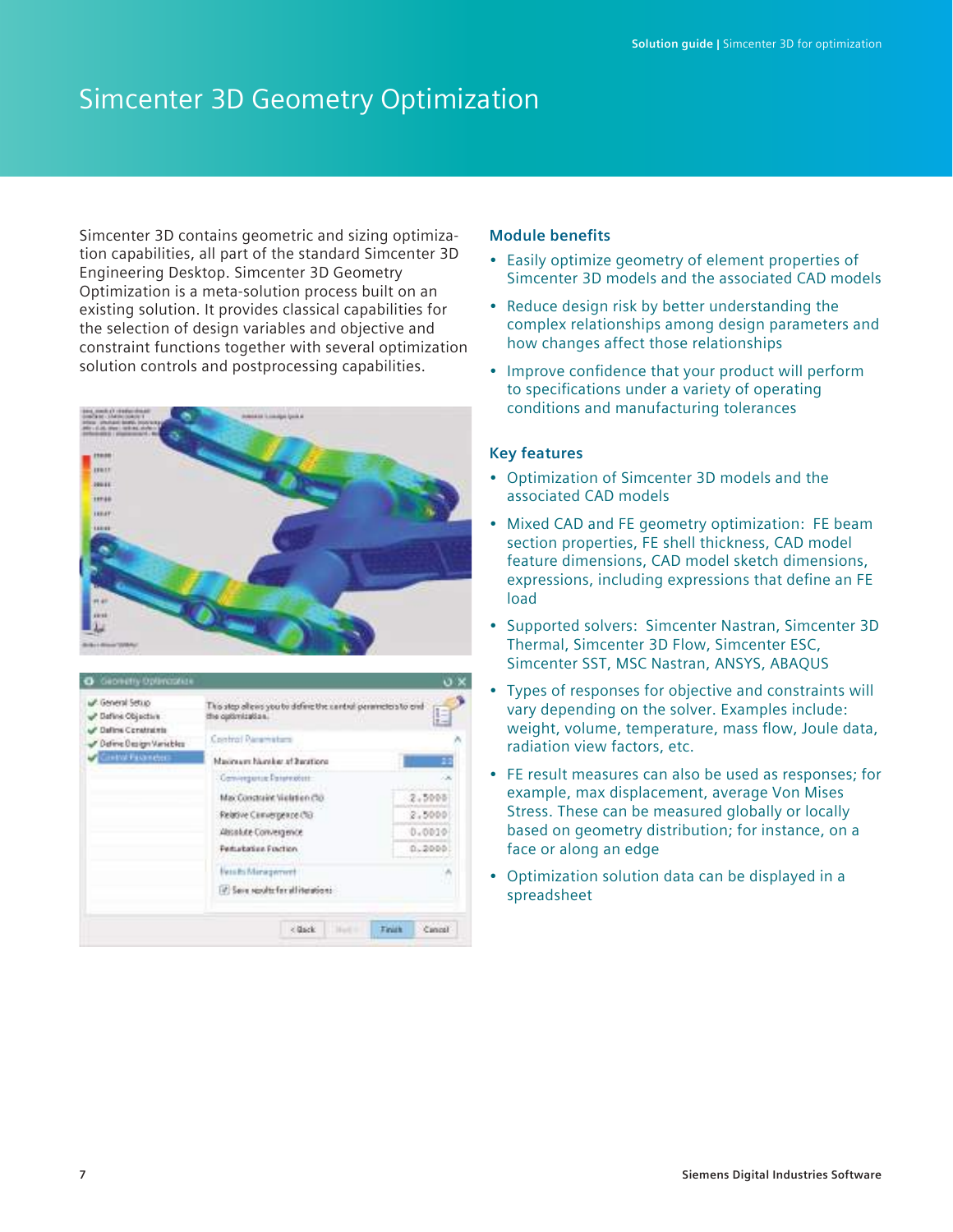# Capabilities chart

| <b>General capabilities</b>     | <b>Specific capabilities</b>                                                                                                    | <b>Simcenter</b><br><b>Nastran</b><br>Optimization | <b>Simcenter</b><br><b>Nastran</b><br><b>Topology</b><br>Optimization | Simcenter 3D<br><b>Design Space</b><br><b>Exploration</b> |
|---------------------------------|---------------------------------------------------------------------------------------------------------------------------------|----------------------------------------------------|-----------------------------------------------------------------------|-----------------------------------------------------------|
| Integration with Simcenter 3D   |                                                                                                                                 |                                                    | $\bullet$                                                             |                                                           |
|                                 | With associated CAD models                                                                                                      |                                                    |                                                                       |                                                           |
|                                 | Without associated CAD models                                                                                                   |                                                    |                                                                       |                                                           |
| <b>Model parameterization</b>   | Full Simcenter Nastran elements types suitable for analysis types                                                               |                                                    |                                                                       |                                                           |
|                                 | Full Simcenter Nastran load and constraint types suitable for analysis types                                                    |                                                    |                                                                       |                                                           |
|                                 | Other solver environments                                                                                                       |                                                    |                                                                       |                                                           |
| Design volume                   | 2D, 3D elements                                                                                                                 |                                                    | $\bullet$                                                             |                                                           |
|                                 | Multiple design volumes                                                                                                         |                                                    |                                                                       |                                                           |
|                                 | Different materials to present different parts and meta-materials (lattices,<br>varying density printed materials, etc.)        |                                                    |                                                                       |                                                           |
|                                 | Every FE element in the design volume(s)                                                                                        |                                                    |                                                                       |                                                           |
|                                 | Element physical properties                                                                                                     |                                                    |                                                                       |                                                           |
|                                 | Composite element properties                                                                                                    |                                                    |                                                                       |                                                           |
| <b>Variables</b>                | Connecting element properties                                                                                                   |                                                    |                                                                       |                                                           |
|                                 | <b>Material properties</b>                                                                                                      |                                                    |                                                                       |                                                           |
|                                 | CAD model expressions include feature and sketch dimensions, load inputs                                                        |                                                    |                                                                       |                                                           |
|                                 | Derived variables and formulas based on model responses                                                                         |                                                    |                                                                       |                                                           |
| <b>Materials</b>                | Isotropic, anisotropic, orthotropic                                                                                             |                                                    |                                                                       |                                                           |
|                                 | Linear statics                                                                                                                  |                                                    |                                                                       |                                                           |
|                                 | Structural dynamics                                                                                                             |                                                    |                                                                       |                                                           |
|                                 | <b>Buckling</b>                                                                                                                 |                                                    |                                                                       |                                                           |
| <b>Analysis types</b>           | Acoustics                                                                                                                       |                                                    |                                                                       |                                                           |
|                                 | Thermal                                                                                                                         |                                                    |                                                                       |                                                           |
|                                 | Flow                                                                                                                            |                                                    |                                                                       |                                                           |
|                                 | Coupled thermal/flow                                                                                                            |                                                    |                                                                       |                                                           |
| <b>Optimization objective</b>   | Single objective                                                                                                                |                                                    |                                                                       |                                                           |
|                                 | Single global or subcase objective                                                                                              |                                                    |                                                                       |                                                           |
|                                 | Multi-objective                                                                                                                 |                                                    |                                                                       |                                                           |
| <b>Optimization constraints</b> | Multiple                                                                                                                        |                                                    |                                                                       |                                                           |
|                                 | Multiple global or subcase objectives                                                                                           |                                                    |                                                                       |                                                           |
|                                 | Relationships between variables                                                                                                 |                                                    |                                                                       |                                                           |
|                                 | Shape control constraints                                                                                                       |                                                    | $\bullet$                                                             |                                                           |
|                                 | Gradient                                                                                                                        |                                                    |                                                                       |                                                           |
| <b>Optimization algorithms</b>  | Penalty laws linear, solid isotropic material with penalization (SIMP),<br>rational approximation of material properties (RAMP) |                                                    |                                                                       |                                                           |
|                                 | Lattice prediction based on lattice type characterization                                                                       |                                                    |                                                                       |                                                           |
|                                 | Optimization controls and convergence parameters                                                                                |                                                    |                                                                       |                                                           |
|                                 | Design space exploration (DoEs, design sets)                                                                                    |                                                    |                                                                       |                                                           |
|                                 | Auto-tuning optimization strategy - SHERPA                                                                                      |                                                    |                                                                       |                                                           |
|                                 | Multi-objective auto tuning optimization strategy - multiobjective SHERPA                                                       |                                                    |                                                                       |                                                           |